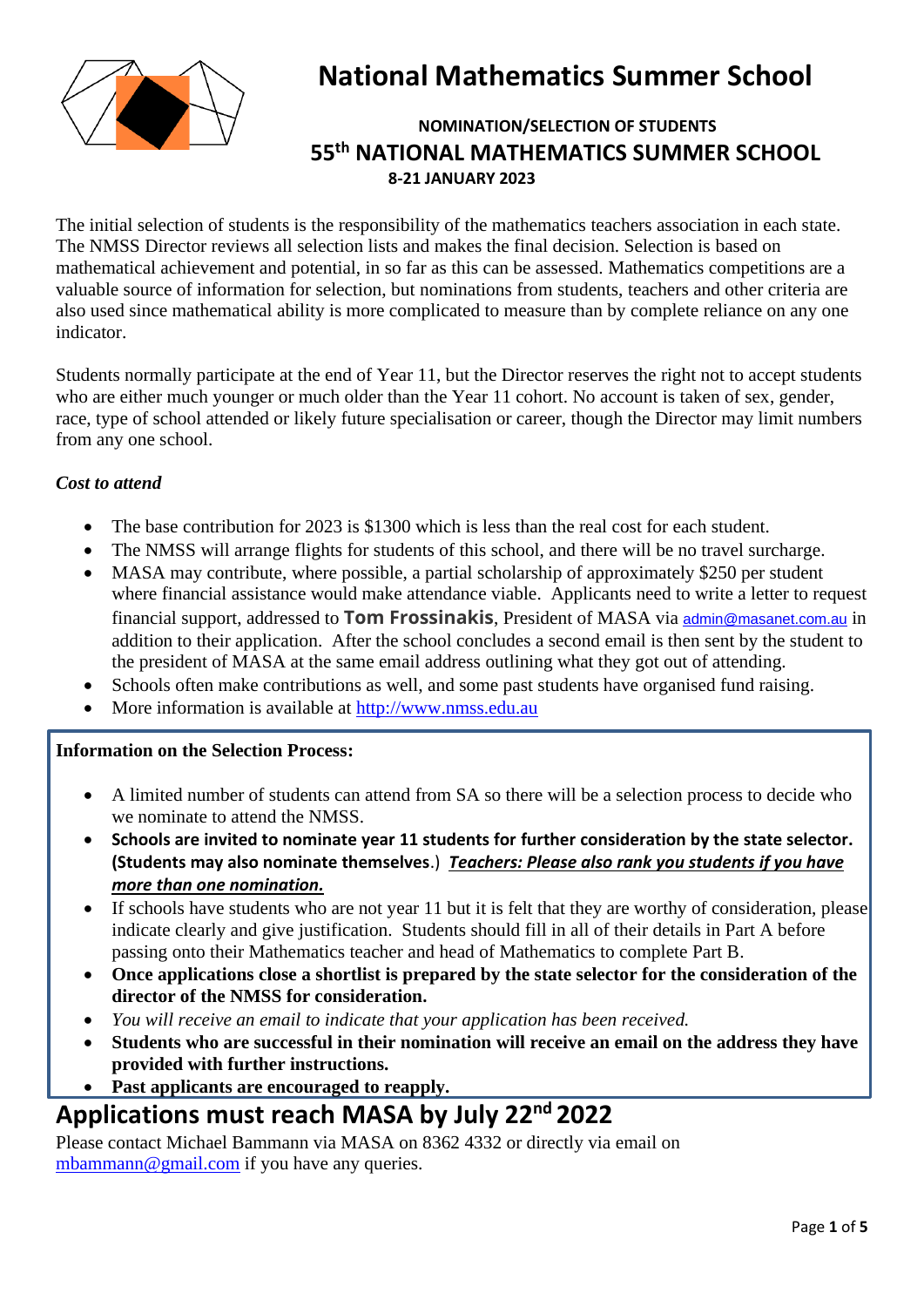### **The Mathematical Association of South Australia Inc.**



PO Box 94 Stepney SA 5069 Telephone: 08 8362 4332 Facsimile: 08 312 6292 Email: admin@masanet.com.au Web Address: www.masanet.com.au **ABN: 42010061487**

## **8-21 January 2023 NMSS Application Form**

## **PART A** *(to be completed by student)*

*South Australian Maths Students should complete this section to nominate to be considered for selection to attend the NMSS. Your Maths teacher should complete PART B. It is the responsibility of the applicant to ensure both parts of the application form are submitted to MASA. You should complete PART A and pass it onto your Maths Teacher for them to compete and submit to MASA. It is the student's responsibility to ensure the application form has been received by MASA. You will receive an email to indicate that your application has been received.*

*All applications must have both PART A & PART B submitted to MASA by July 22nd, 2022.*

**The National Maths Summer School has a website at [http://www.nmss.edu.au](http://www.nmss.edu.au/) Please explore the website to see if the schools activities fit with your interests.**

| PLEASE PRINT CLEARLY |                                                   |  |
|----------------------|---------------------------------------------------|--|
|                      |                                                   |  |
|                      | HOME Address: Post Code:                          |  |
|                      |                                                   |  |
|                      | Email: (BLOCK LETTERS) Essential                  |  |
|                      |                                                   |  |
|                      |                                                   |  |
|                      | Date of Birth: Gender (M/F/X): School Year Level: |  |
|                      |                                                   |  |
|                      |                                                   |  |
|                      |                                                   |  |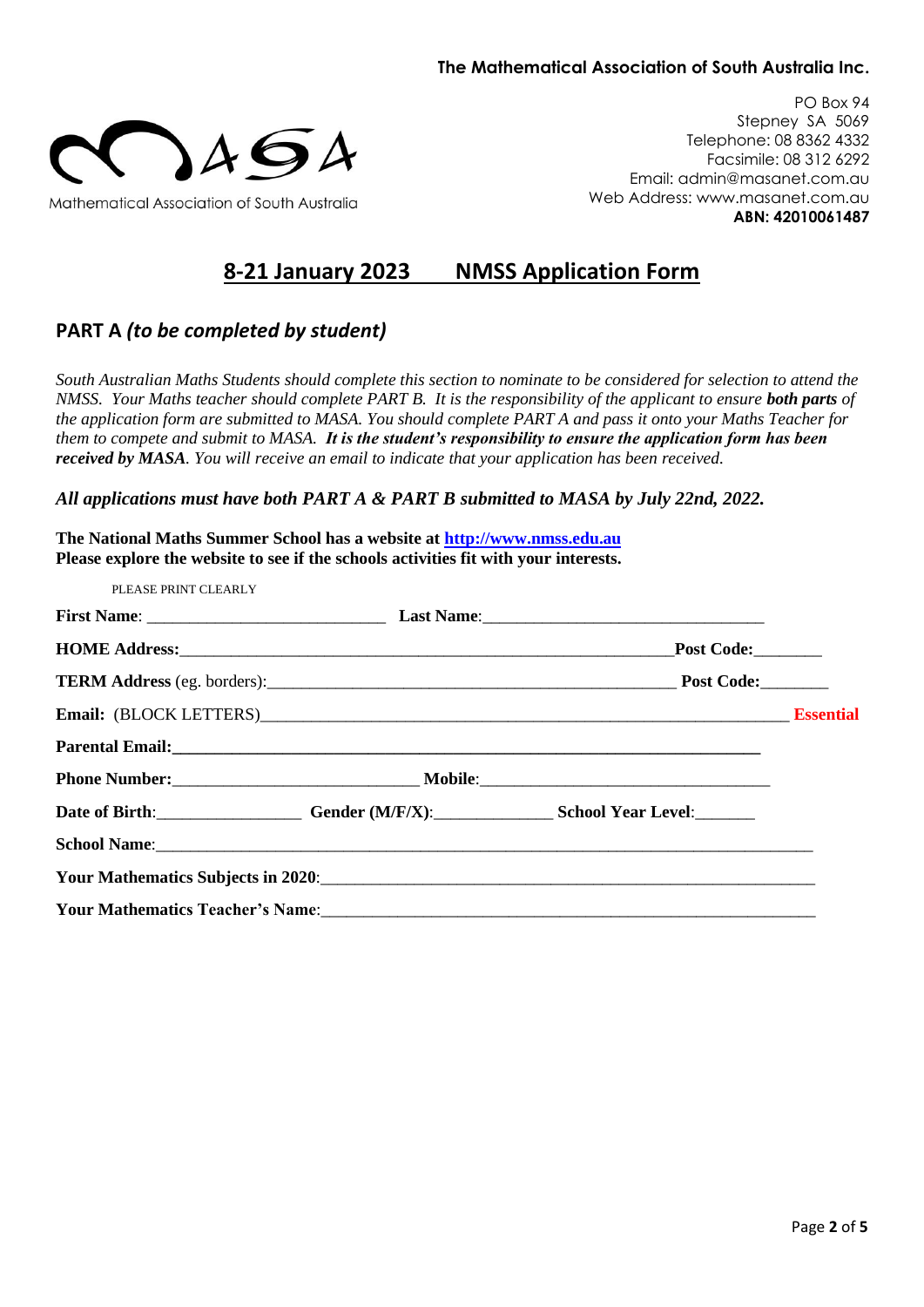### **Please list any Mathematics Competitions you have participated in since starting high school:**

| Year | Competition | Result /Achievement |
|------|-------------|---------------------|
|      |             |                     |
|      |             |                     |
|      |             |                     |
|      |             |                     |
|      |             |                     |
|      |             |                     |
|      |             |                     |
|      |             |                     |
|      |             |                     |
|      |             |                     |

#### **Please list any Mathematics Enrichment or Extra-curricular mathematics activities you have been involved in since starting high school:**

| Year | <b>Event Description</b> | Achievement / What did you learn? |
|------|--------------------------|-----------------------------------|
|      |                          |                                   |
|      |                          |                                   |
|      |                          |                                   |
|      |                          |                                   |
|      |                          |                                   |
|      |                          |                                   |
|      |                          |                                   |

**List any interesting mathematics articles/books/online discussions/videos/websites/forums you have recently read/watched/participated in:**

#### **Please explain why you would like to attend the National Mathematics Summer School and how you think you would benefit from attending:**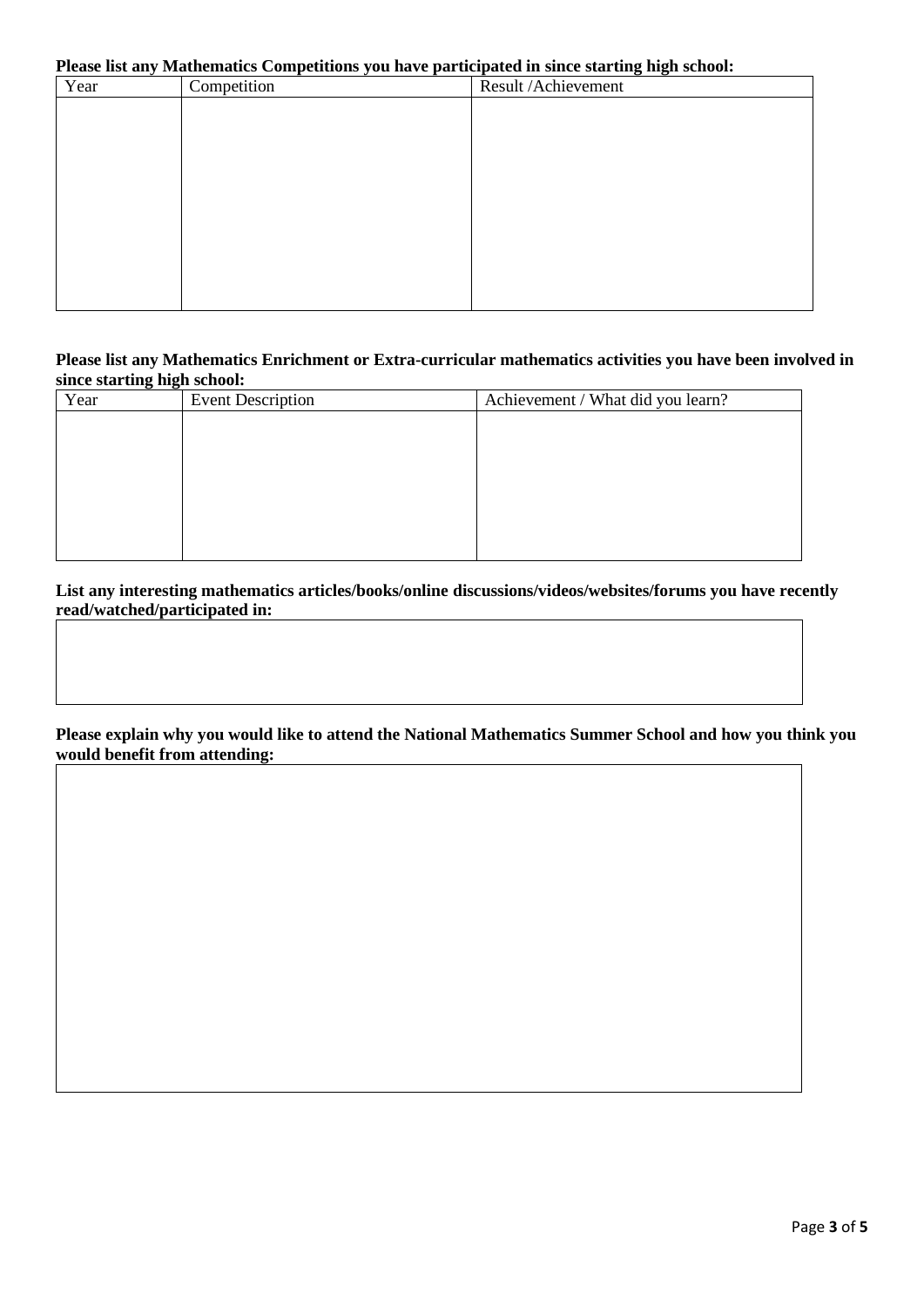| <b>Please sign below:</b> |                      |             |
|---------------------------|----------------------|-------------|
|                           | of                   | acknowledge |
| that:                     |                      |             |
| (applicant's name)        | (applicant's school) |             |

- 1. MASA coordinates applications from students in SA for the NMSS;
- 2. MASA may contact me for further information regarding my application;
- 3. MASA may contact my school for further information regarding my application;
- 4. MASA may share my details with the Director of the NMSS;
- 5. Submitting this application does not guarantee attendance at NMSS;
- 6. All details in this application form are true and correct and are not misleading;
- 7. I have explored the website at [http://www.nmss.edu.au](http://www.nmss.edu.au/) and I am aware of costs associated with attending.
- 8. I may contact MASA to ensure my application has been received by MASA.

**\_\_\_\_\_\_\_\_\_\_\_\_\_\_\_\_\_\_\_\_\_ \_\_\_\_\_\_\_\_\_\_\_ (applicant's signature) (date)**

*Please forward your application to your Maths Teacher to allow them to complete PART B.*